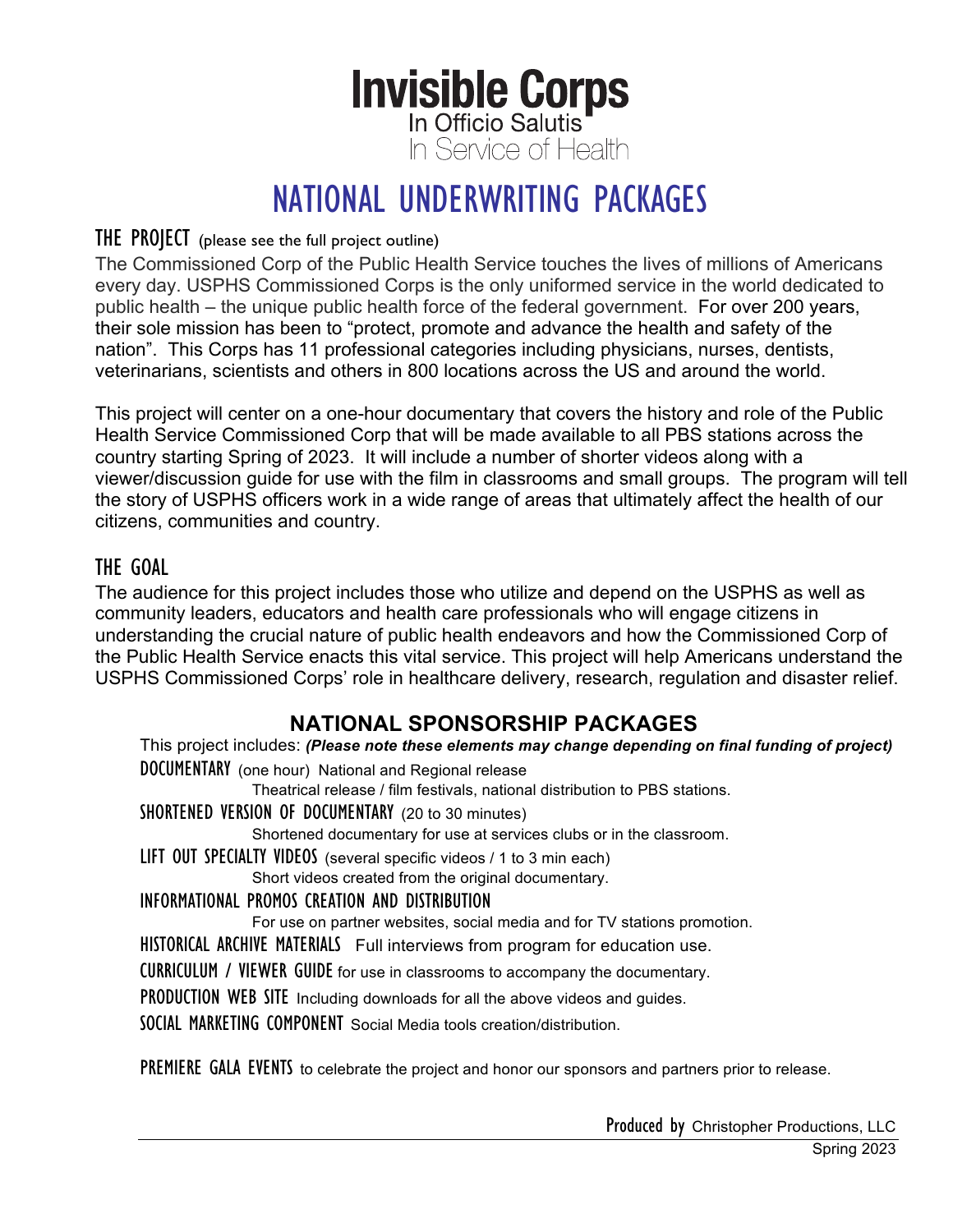## NATIONAL UNDERWRITING PACKAGES

### Headline Sponsor: \$100,000

#### SPONSORSHIP PRODUCT/COMPANY EXCLUSIVITY

No other competing business will be given a sponsorship. Maximum two sponsors at this level

#### DOCUMENTARY PROGRAM (Full Length and Shortened Version)

Sponsor name on opening credit page one BEFORE the show title in first position and with individual page. List will be first come first served regarding page number and will adhere to PBS standards for broadcast.

Sponsor name on **end credits** "Made Possible By" in first position as at top of show.

Sponsor name on all **press releases** at the end of first paragraph of release in first position as "This project is being underwritten through the support of…." Sponsor name on all flyers distributed to organizations and schools in first position. Sponsor name on all marketing materials distributed in first position.

SHORTENED VERSION OF DOCUMENTARY (appx. 20-30 min) Sponsor Introduction if desired for sponsor use. Sponsor name on opening credit page one as above.

#### BRANDED INFORMATIONAL PROMOS

PSA like promos of various lengths tagged with sponsor info for sponsor use.

#### SPECIALIZED WEB SITE INFORMATION developed on production and partner websites

This will include resources and program information and promoted in all marketing materials. Sponsor logo on **home page of production web site** with other Headline Sponsors.

#### VIEWER GUIDE for use in classrooms and civic groups.

Sponsor name will appear in the same manner and fashion as above in the "headline" position with other headline sponsors on the cover of the curriculum guide.

GALA PREMIERE event in the Spring of 2023

Sponsor logo signage if desired and verbal / visual acknowledgement at event.

#### PRIVATE SPONSOR PREMIERE Spring of 2023

Available prior to national release.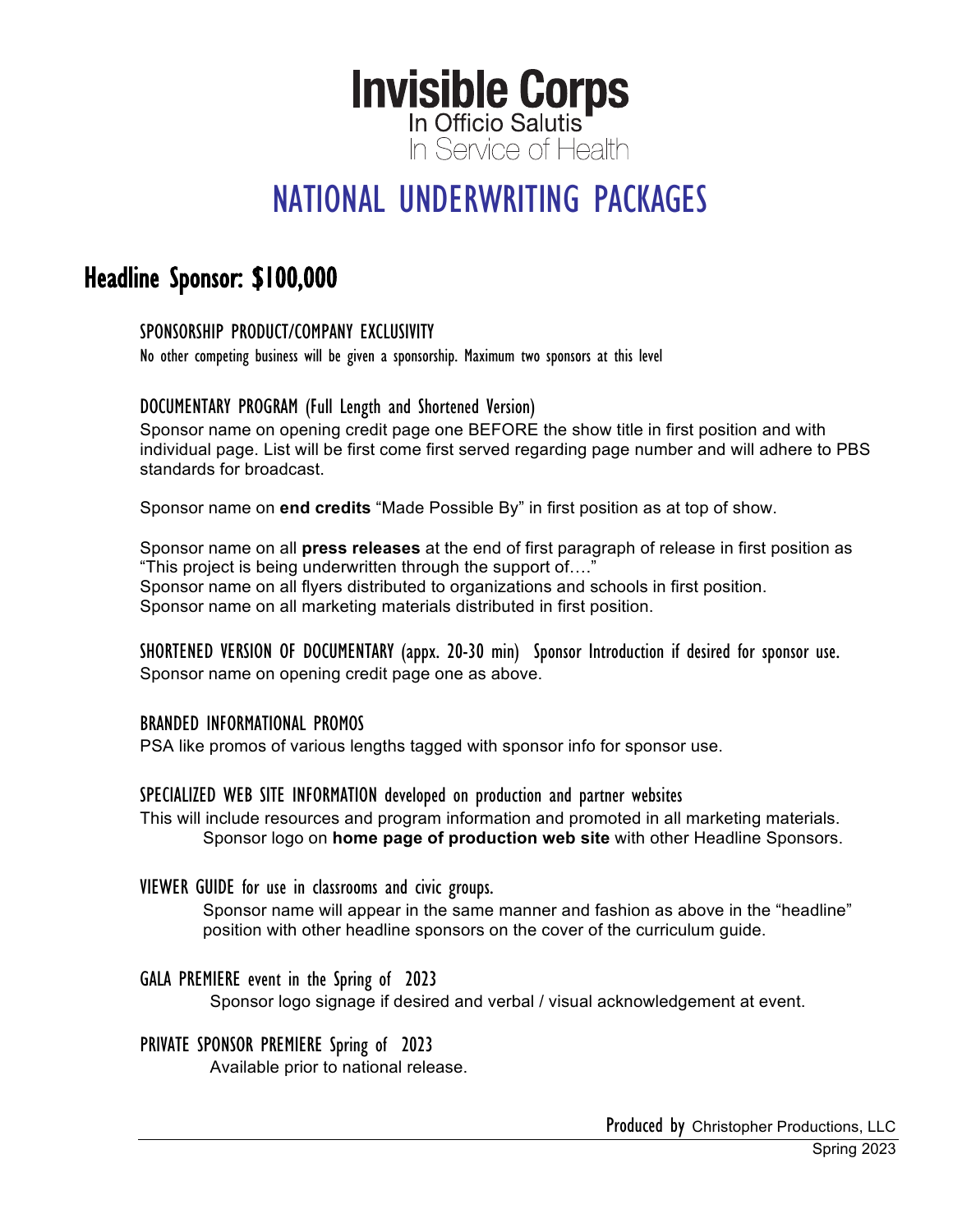## NATIONAL UNDERWRITING PACKAGES

## Title Sponsor: \$75,000

#### SPONSORSHIP PRODUCT/COMPANY EXCLUSIVITY

No other competing business will be given a sponsorship. Maximum three sponsors at this level

#### DOCUMENTARY PROGRAM (Full Length and Shortened Version)

Sponsor name on opening credit page two, three or four depending on number of Headline Sponsors but BEFORE the show title, grouped with other Title Sponsors on one page and in a slightly smaller font than Headline Sponsors. List will be first come first served regarding page position and will adhere to PBS standards for broadcast.

Sponsor name on **end credits** "Made Possible By" in position as at top of show.

Sponsor name on all **press releases** at the end of first paragraph of release in position as at top of show " This project is being underwritten through the support of…." Sponsor name on all flyers distributed to organizations and schools in position as at top of show. Sponsor name on all marketing materials distributed in position as at top of show.

#### SPECIALIZED WEB SITE INFORMATION developed on production website and partner websites

This will include resources and program information and promoted in all marketing materials. Sponsor logo on **home page of production web site** with other Title Sponsors.

#### BRANDED INFORMATIONAL PROMOS

PSA like promos of various lengths tagged with sponsor info for sponsor use.

#### VIEWER GUIDE for use in classrooms and civic groups.

Sponsor name will appear in the same manner and fashion as above in the "title" position with other title sponsors on the cover of the curriculum guide.

#### GALA PREMIERE event in the Spring of 2023

Sponsor logo signage if desired and verbal / visual acknowledgement at event.

#### PRIVATE SPONSOR PREMIERE Spring of 2023

Available prior to national release.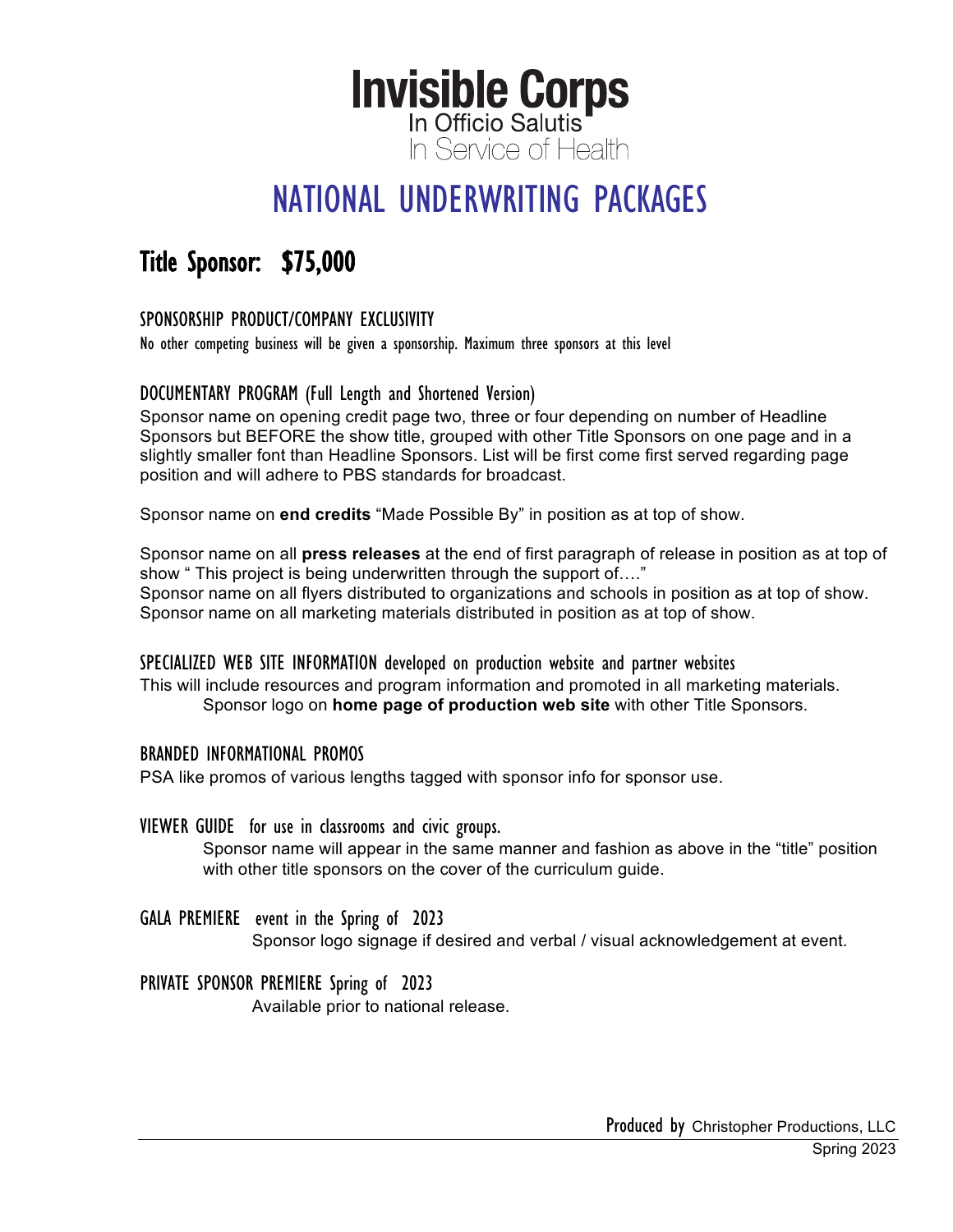## NATIONAL UNDERWRITING PACKAGES

### Supporting Sponsor: \$50,000

Maximum 6 sponsors at this level.

DOCUMENTARY PROGRAM (Full Length and Shortened Version)

Sponsor name on supporting sponsor group page before the show title but in a slightly smaller font and after the title sponsor names. This credit will be listed as "in association with.." List will be first come first served regarding page position and will adhere to PBS standards for broadcast.

Sponsor name on end credits "Made Possible By" as at top of show.

Sponsor name on all **press releases** at the end of first paragraph of release as "With additional support from…."

Sponsor name on all flyers distributed to organizations and schools in position as above.

Sponsor name on all marketing materials distributed in position as above.

#### SPECIALIZED WEB SITE INFORMATION developed on production website and partner websites

This will include on line information about resources and the program and will be distributed through partner websites and promoted in all marketing materials.

Sponsor NAME on **home page of production web site** with other Supporting Sponsors.

VIEWER GUIDE for use in classrooms and civic groups.

Sponsor name will appear in the same manner and fashion as above in the "supporting sponsor" position with other supporting sponsors on the cover of the curriculum guide.

GALA PREMIERE event in the Spring of 2023 Sponsor verbal / visual acknowledgement at event.

PRIVATE SPONSOR PREMIERE Spring of 2023

Available prior to national release.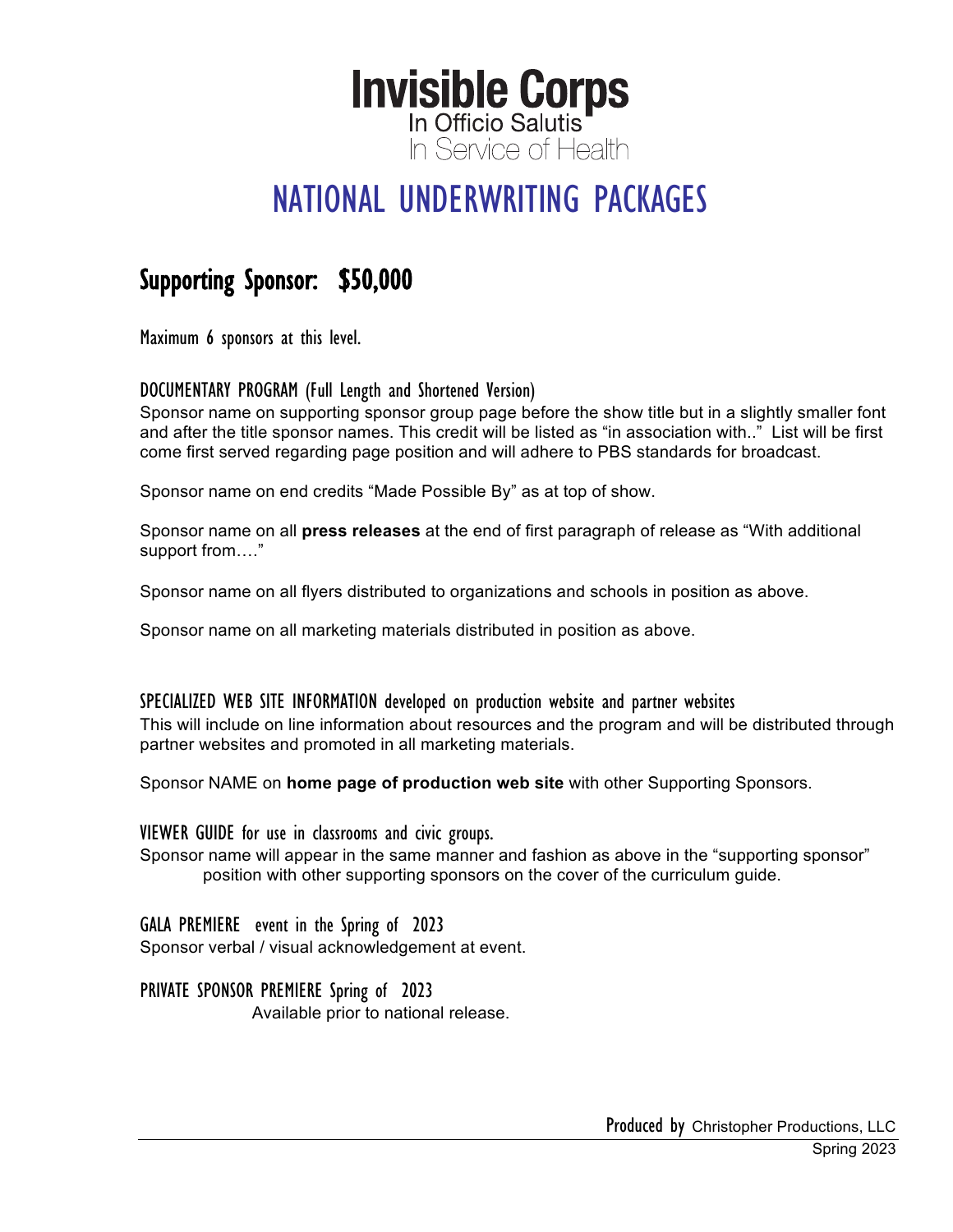## NATIONAL UNDERWRITING PACKAGES

### Sponsor: \$25,000

Unlimited sponsors at this level.

#### DOCUMENTARY PROGRAM (Full Length and Shortened Version)

Sponsor name on sponsor group page before the show title but in a slightly smaller font and after the supporting sponsor names. This credit will be listed as "in association with.." Page position will be based on first come first served. It will adhere to PBS standards for broadcast.

Sponsor name on end credits "Made Possible By" as at top of show.

Sponsor name on all **press releases** at the end of first paragraph of release as " With additional support from…."

Sponsor name on all flyers distributed to organizations and schools in position as above.

Sponsor name on all marketing materials distributed in position as above.

#### SPECIALIZED WEB SITE INFORMATION developed on production website and partner websites

This will include on line information about resources and the program and will be distributed through partner websites and promoted in all marketing materials.

Sponsor NAME on **home page of production web site** grouped with other Sponsors.

VIEWER GUIDE for use in classrooms and civic groups.

Sponsor name will appear in the same manner and fashion as above in the "sponsor" position grouped with other sponsors on the cover of the curriculum guide.

GALA PREMIERE event in the Spring of 2023 Sponsor verbal / visual acknowledgement at event.